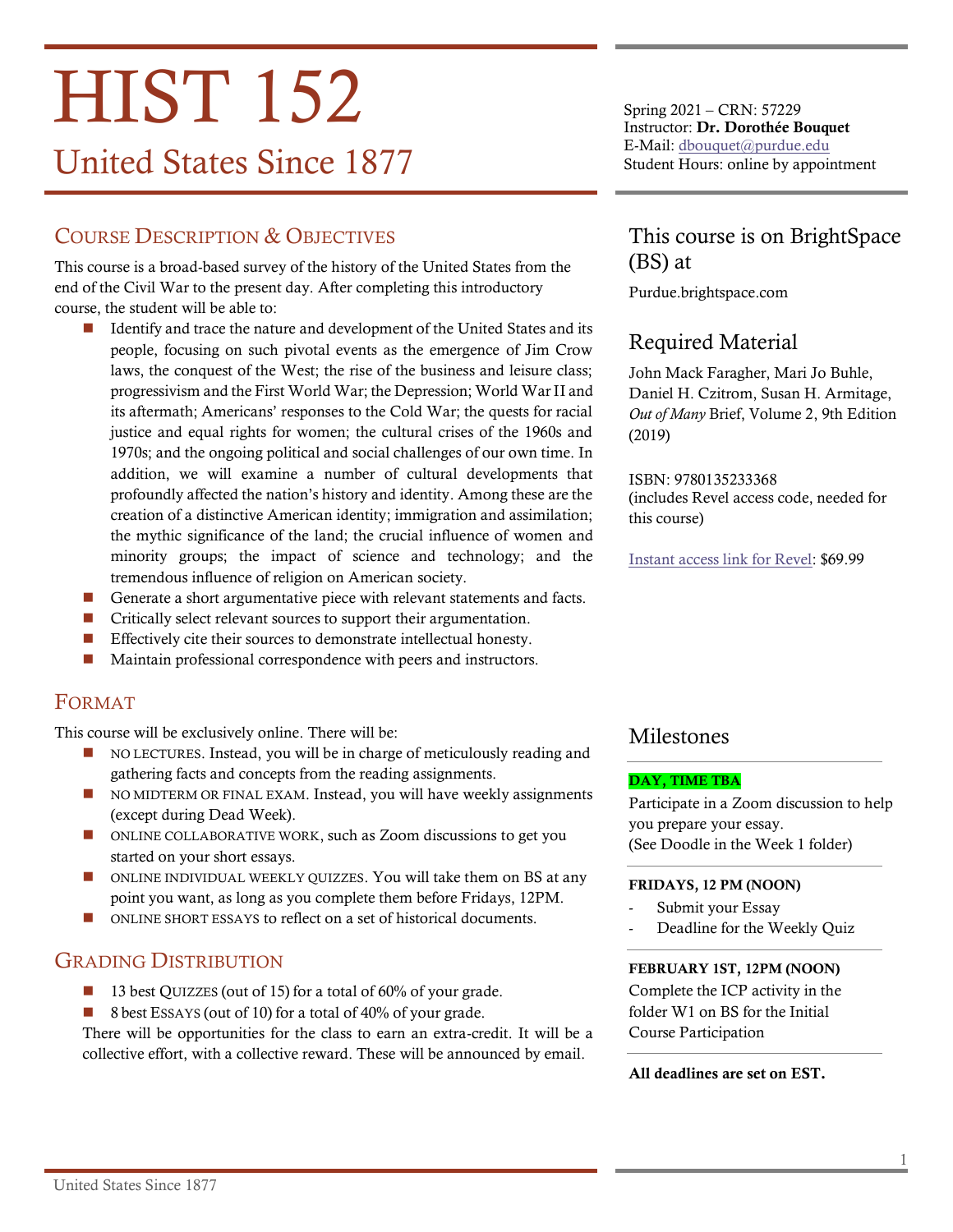# ACADEMIC PROCEDURES AND REGULATIONS

#### Attendance & Absences

The University expects that students will attend online and traditional classes for which they are registered. At times, however, either anticipated or unanticipated absences can occur, especially with the current pandemic unfolding worldwide. Therefore, I will drop the lowest 2 quiz and discussion grades out of everyone's final grade, so that everyone can skip 2 weeks of assignments if they need. If a student needs accommodation for more than two weeks of absence, they will have to contact the Office of the Dean of Students at (765) 494-1747 to discuss needs for support.

#### In the Event a Student is Quarantined/Isolated

If you become quarantined or isolated at any point in time during the semester, in addition to support from the Protect Purdue Health Center, you will also have access to an Academic Case Manager who can provide you academic support during this time. Your Academic Case Manager can be reached at [acmq@purdue.edu](mailto:acmq@purdue.edu) and will provide you with general guidelines/resources around communicating with your instructors, be available for academic support, and offer suggestions for how to be successful when learning remotely. Importantly, if you find yourself too sick to progress in the course, notify your academic case manager and notify me via email or Brightspace. We will make arrangements based on your particular situation. The Office of the Dean of Students (odos@purdue.edu) is also available to support you should this situation occur.

#### Initial Course Participation

I am required to report your "Initial Course Participation" to the Registrar's Office by 2/1, 12PM. To be "attending" this course, you need to complete your ICP activity, located in your W1 folder on BS. If you do not complete it by the due date, you will be reported as "absent".

#### Accommodations

Purdue University strives to make learning experiences as accessible as possible. If you anticipate or experience physical or academic barriers based on disability, you are welcome to let me know so that we can discuss options. You are also encouraged to contact the Disability Resource Center at:  $\text{drc}(\hat{a})$  purdue.edu or by phone: 765-494-1247.

#### Learning climate

Purdue University is committed to maintaining a community which recognizes and values the inherent worth and dignity of every person; fosters tolerance, sensitivity, understanding, and mutual respect among its members; and encourages each individual to strive to reach their own potential. In pursuit of its goal of academic excellence, the University seeks to develop and nurture diversity. The University believes that diversity among its many members strengthens the institution, stimulates creativity, promotes the exchange of ideas, and enriches campus life. Purdue's nondiscrimination policy can be foun[d here.](http://www.purdue.edu/purdue/ea_eou_statement.html) This means that we will not tolerate behaviors that deny the existence or experience of others in this course. It is my prerogative to redirect such disruptive, harassing, disrespectful behavior to the Dean of Students.

# Grading Scale

 $A+= 97 - 100\%$  $A = 94 - 97\%$  $A = 90 - 94\%$  $B+=87-90%$  $B = 84 - 87%$  $B = 80 - 84%$  $C+= 77-80%$  $C = 74 - 77\%$  $C = 70 - 74%$  $D+= 67 - 70%$  $D = 64 - 67\%$  $D = 60 - 64\%$  $F= 0 - 60\%$ 

This course is not graded on a curve.

# Disclaimer

In the event of a major campus emergency, the above requirements, deadlines, and grading policies are subject to changes that may be required by a revised semester calendar. Any such changes in this course will be posted once the course resumes on BrightSpace or can be obtained by contacting the professor via email.

# Land Acknowledgment

Before we begin today, we would like to acknowledge the ancestral home of the first people who lived on the land Purdue University now occupies. There are no monuments, signs, or named building that acknowledge the first people. We should do better. We must do more. The least we can do today is acknowledge those ancestral and historic people, including the Potawatomi and Miami, and acknowledge them for being the first stewards of this land.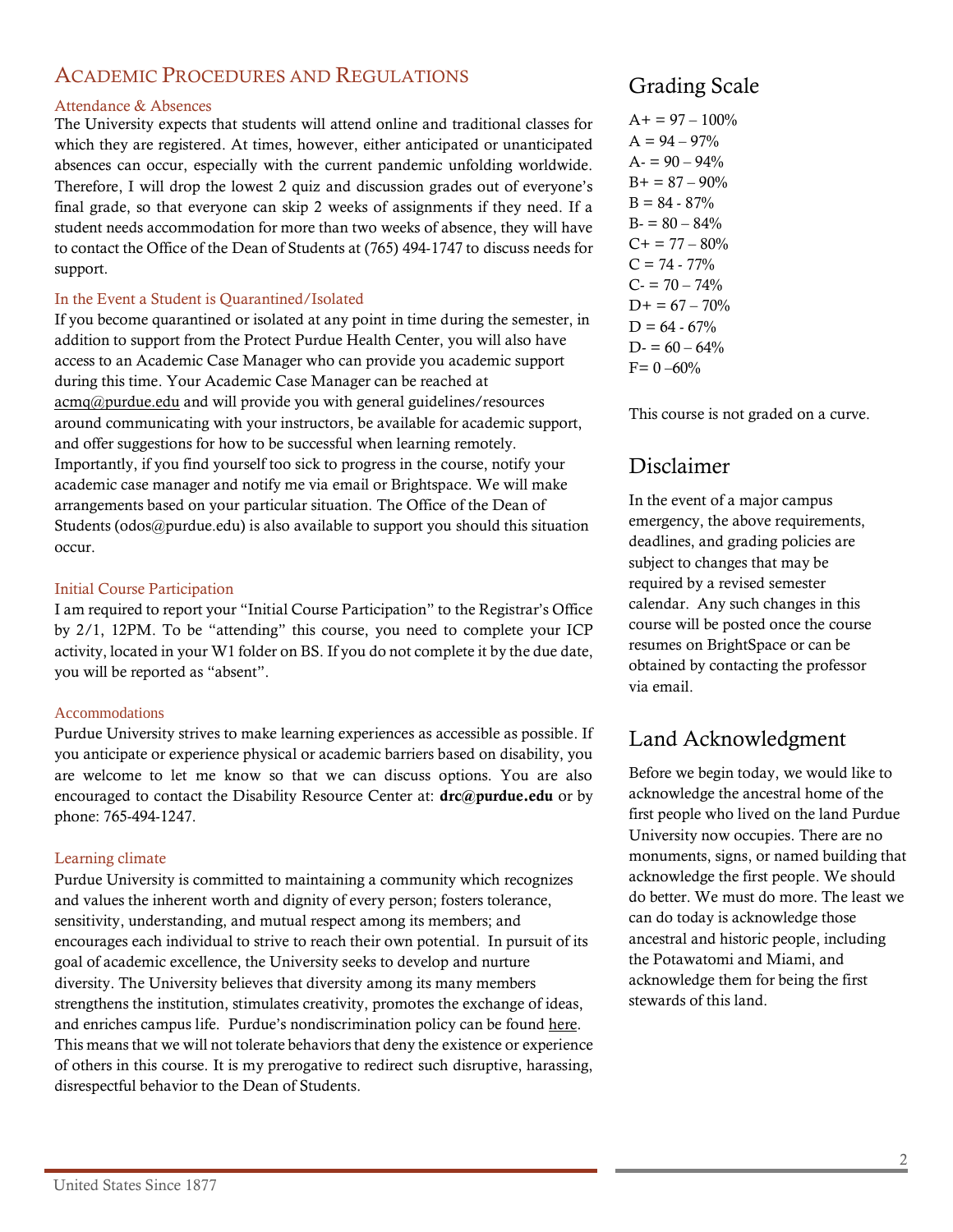#### Purdue Honors Pledge

As a boilermaker pursuing academic excellence, I pledge to be honest and true in all that I do. Accountable together - we are Purdue.

Academic integrity is one of the highest values that Purdue University holds. Individuals are encouraged to alert university officials to potential breaches of this value by emailing [integrity@purdue.edu.](mailto:integrity@purdue.edu) While information may be submitted anonymously, the more information that is submitted provides the greatest opportunity for the university to investigate the concern.

----------------------------------------------------------------------------------------------------------------------

# HOW TO FOSTER A GOOD RELATION WITH YOUR ONLINE INSTRUCTOR AND TEACHING ASSISTANT

#### KEEP IN TOUCH WITH YOUR INSTRUCTOR

- $\blacksquare$  Inform me of your need(s) for accommodation: longer absence than 2 weeks? Unreliable access to internet?
- $\blacksquare$  Inform me if you are graduating at the end of the semester

#### BUT BEFORE EMAILING YOUR INSTRUCTOR:

- $\blacksquare$  Read the syllabus and the assignment guidelines. Check the Q/A forum on BrightSpace. Your question may already be answered.
- $\blacksquare$  Read the feedback we give you for each of your writing assignments on Gradescope
- Email me directly if you want to discuss an absence, or accommodations for a disability.
- If you have a technical issue (for ex: you can't log in), contact ITAP at  $itap@purdue.edu$  and copy me in the email.

#### BE SPECIFIC AND USE A PROFESSIONAL TONE:

- Include "HIST 152" in the subject line (I teach other surveys)
- Address me as "Dr. Bouquet"
- Introduce yourself
	- o your name (which you can set on MyPurdue)
	- o your class (I teach several online classes at the same time)
	- o your pronouns (mine are she/her/hers)

#### TIPS FOR SUCCESS

■ Type and save all of your writing assignments on a separate document (such as a Word Document, backed up on your Purdue Career Account). Why? In case your submission does not go through and gets lost/erased.

# Mental Health

- If you find yourself beginning to feel some stress, anxiety and/or feeling slightly overwhelmed, try [WellTrack](https://purdue.welltrack.com/)
- If you need support and information about options and resources, please see the [Office of the Dean of Students](http://www.purdue.edu/odos) for drop-in hours (M-F, 8 am- 5 pm).

If you or someone you know is feeling overwhelmed, depressed, and/or in need of mental health support, services are available. Such individuals should contact [Counseling and Psychological Services](http://www.purdue.edu/caps/)  [\(CAPS\)](http://www.purdue.edu/caps/) at (765) 494-6995 and on the website during and after hours, on weekends and holidays, or by going to the CAPS office of the 2nd floor of PUSH during business hours.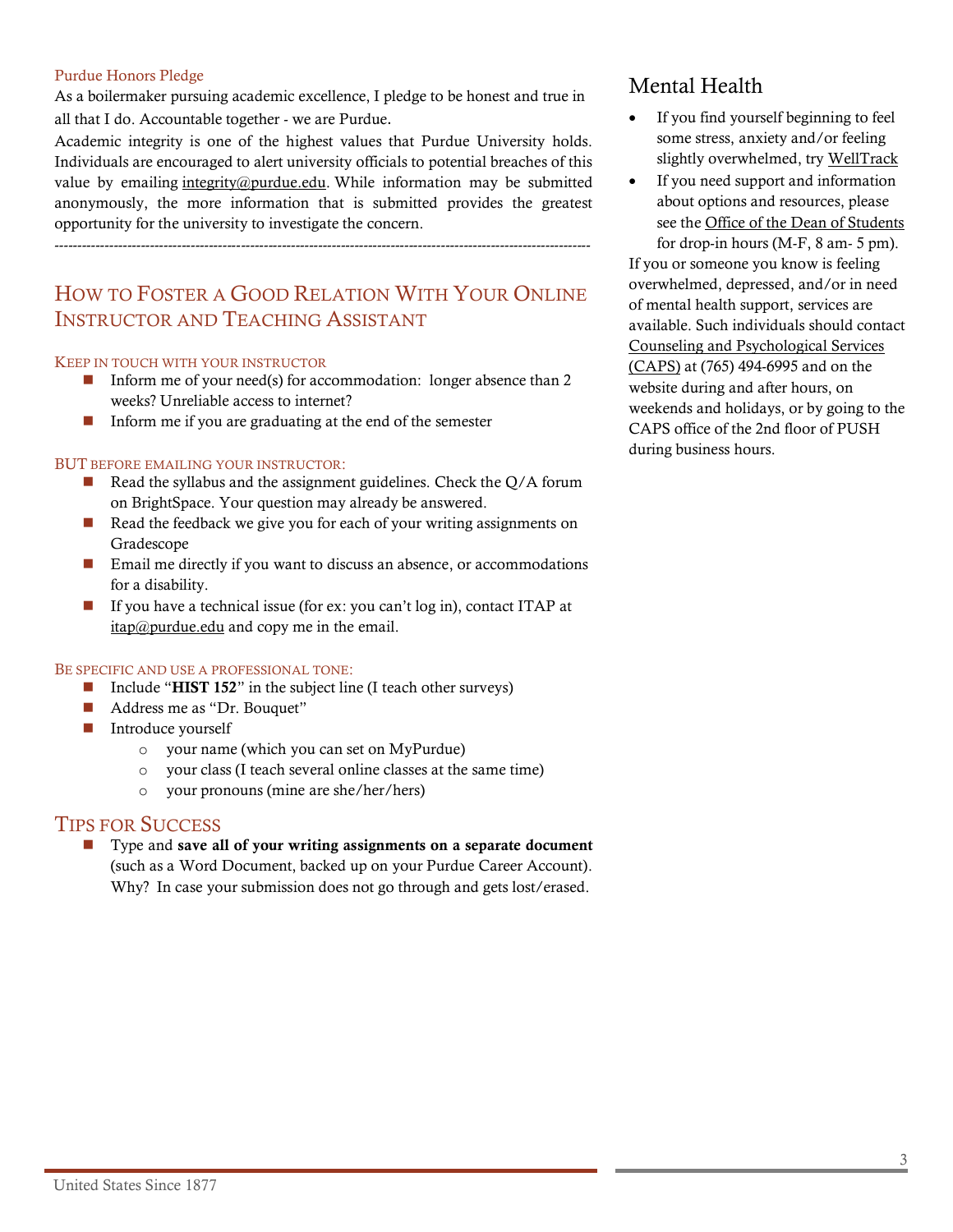# SCHEDULE:

| Date                               | Assignments                                             | Administrative                            |
|------------------------------------|---------------------------------------------------------|-------------------------------------------|
| Week 1 (1/19 - 1/22): Meet         | Read Syllabus<br>$\bullet$                              | 1/18: Martin Luther King Jr Day - No      |
| and Greet                          | Complete your ICP activities (W1 Syllabus<br>$\bullet$  | class                                     |
|                                    | Quiz/Survey + Doodle Survey + set up your               |                                           |
|                                    | notifications) by Friday, noon                          |                                           |
| Week 2 (1/25-1/29):                | Read Chapter 17<br>$\bullet$                            | 1/27: Last Day to register without a late |
| Reconstruction, 1863-1877          | Join the W2 Discussion on Zoom (date, time<br>$\bullet$ | fee                                       |
|                                    | TBD via Doodle)                                         |                                           |
|                                    | Complete W2 Quiz + W2 Essay by Friday,<br>$\bullet$     |                                           |
|                                    | noon                                                    |                                           |
|                                    |                                                         |                                           |
| Week $3(2/1-2/5)$ : Conquest       | 2/1, 12pm: Make sure that you have<br>$\bullet$         | 2/1: Last Day to Cancel a Course          |
| and Survival: The Trans-           | submitted your ICP activity (See Week 1)                | Assignment Without It Appearing On        |
| Mississippi West (1860-1900)       | Read Chapter 18<br>$\bullet$                            | Record                                    |
|                                    | Friday, 12pm: W3 Quiz<br>$\bullet$                      |                                           |
|                                    | (No W3 Discussion/Essay)<br>$\bullet$                   |                                           |
| Week 4 (2/8-2/12):                 | Read Chapter 19<br>$\bullet$                            | 2/12: Last Day To Withdraw a Course       |
| <b>Production and Consumption</b>  | W4 Discussion<br>$\bullet$                              | With a Grade of W or To Add/Modify a      |
| in the Gilded Age, 1865-1900       | Friday, 12pm: W4 Quiz + W4 Essay<br>$\bullet$           | Course With Instructor and Advisor        |
|                                    |                                                         | Signature                                 |
| Week 5 (2/15-2/19):                | Read Chapter 20<br>$\bullet$                            | 2/17: Reading Day                         |
| Democracy and Empire, 1870-        | W5 Discussion<br>$\bullet$                              |                                           |
| 1900                               | Friday, 12pm: W5 Quiz + W5 Essay<br>$\bullet$           |                                           |
|                                    |                                                         |                                           |
| Week 6 (2/22-2/26): Urban          | Read Chapter 21<br>$\bullet$                            | 2/22: Last Day For Grade Correction       |
| America and the Progressive        | W6 Discussion<br>$\bullet$                              | For Fall Semester 2020                    |
| Era, 1900-1917                     | Friday, 12pm: W6 Quiz + W6 Essay<br>$\bullet$           |                                           |
| Week 7 (3/1-3/5): A Global         | Read Chapter 22                                         |                                           |
| <b>Power: The United States in</b> | $\bullet$<br>W7 Discussion<br>$\bullet$                 |                                           |
| the Era of the Great War,          | Friday, 12pm: W7 Quiz + W7 Essay<br>$\bullet$           |                                           |
| 1901-1920                          |                                                         |                                           |
| Week 8 (3/8-3/12): The             | Read Chapter 23<br>$\bullet$                            |                                           |
| <b>Twenties, 1920-1929</b>         | Friday, 12pm: W8 Quiz<br>$\bullet$                      |                                           |
|                                    | (No W8 Discussion/Essay)<br>$\bullet$                   |                                           |
|                                    | <b>Extra-Credit: Mid-Semester Survey</b><br>$\bullet$   |                                           |
| Week 9 (3/15-3/19): The            | Read Chapter 24<br>$\bullet$                            | 3/18: Reading Day                         |
| <b>Great Depression and the</b>    | W9 Discussion<br>$\bullet$                              |                                           |
| New Deal, 1929-1940                | Friday, 12pm: W9 Quiz + W9 Discussion<br>$\bullet$      |                                           |
| Week 10 (3/22-3/26): World         |                                                         | 3/22: Last Day to Withdraw from a         |
| War II, 1941-1945                  | Read Chapter 25<br>$\bullet$<br>W10 Discussion          | Course with a W or WF grade               |
|                                    | $\bullet$                                               | 3/22: Last Day to Add/Modify a            |
|                                    | Friday, 12pm: W10 Quiz + W10 Essay<br>$\bullet$         | Course With Instructor, Advisor and       |
|                                    |                                                         | Department Head Signature                 |
| Week 11 (3/29-4/2): The            | Read Chapter 26<br>$\bullet$                            |                                           |
| Cold War Begins, 1945-1962         | W11 Discussion<br>$\bullet$                             |                                           |
|                                    | Friday, 12pm: W11 Quiz + W11 Essay<br>$\bullet$         |                                           |
| Week 12 (4/5-4/9): America         | Read Chapter 27<br>$\bullet$                            |                                           |
| at Midcentury, 1952-1963           | W12 Discussion<br>$\bullet$                             |                                           |
|                                    | Friday, 12pm: W12 Quiz + W12 Essay<br>$\bullet$         |                                           |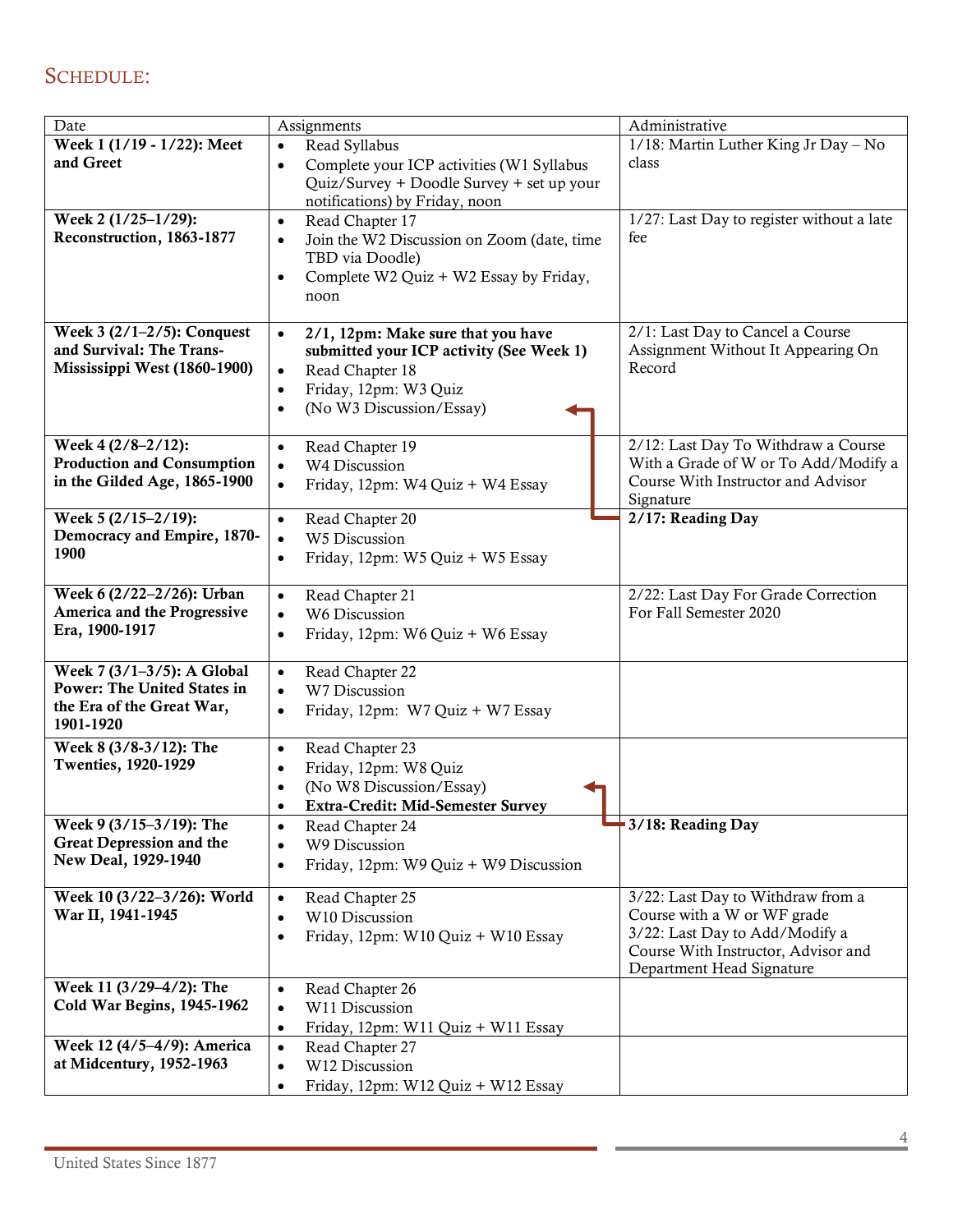| Week 13 (4/12-4/16): The<br>Civil Rights Movement,<br>1945-1966        | Read Chapter 28<br>$\bullet$<br>W <sub>13</sub> Discussion<br>$\bullet$<br>Friday, 12pm: $W13$ Quiz + W13 Essay<br>٠                                                                   | 4/13: Reading Day                                                                     |
|------------------------------------------------------------------------|----------------------------------------------------------------------------------------------------------------------------------------------------------------------------------------|---------------------------------------------------------------------------------------|
| Week 14 (4/19–4/23): War<br>Abroad, War at Home, 1965-<br>1974         | Read Chapter 29<br>$\bullet$<br>Friday, 12pm: W14 Quiz<br>$\bullet$<br>(No W14 Discussion/Essay)<br>٠                                                                                  |                                                                                       |
| Week 15 (4/26–4/30): The<br>Conservative Ascendancy,<br>1974-1999      | Read Chapter 30<br>$\bullet$<br>(No W15 Discussion/Essay)<br>$\bullet$<br>Quiz postponed to the following Monday<br>because of Dead Week.                                              |                                                                                       |
| Week 16 $(5/3-5/7)$ :<br>Inequality in the Global Age,<br>1992-Present | Monday, 12pm: W15 Quiz<br>$\bullet$<br>Read Chapter 31<br>٠<br>Friday, 12pm: W16 Quiz (No W16<br>$\bullet$<br>Discussion/Essay)<br><b>Extra-credit: Course Evaluation</b><br>$\bullet$ | 5/1: Classes End<br>$5/3-5/8$ : Final Exams<br>5/8: Semester Ends<br>5/11: Grades Due |

**COL**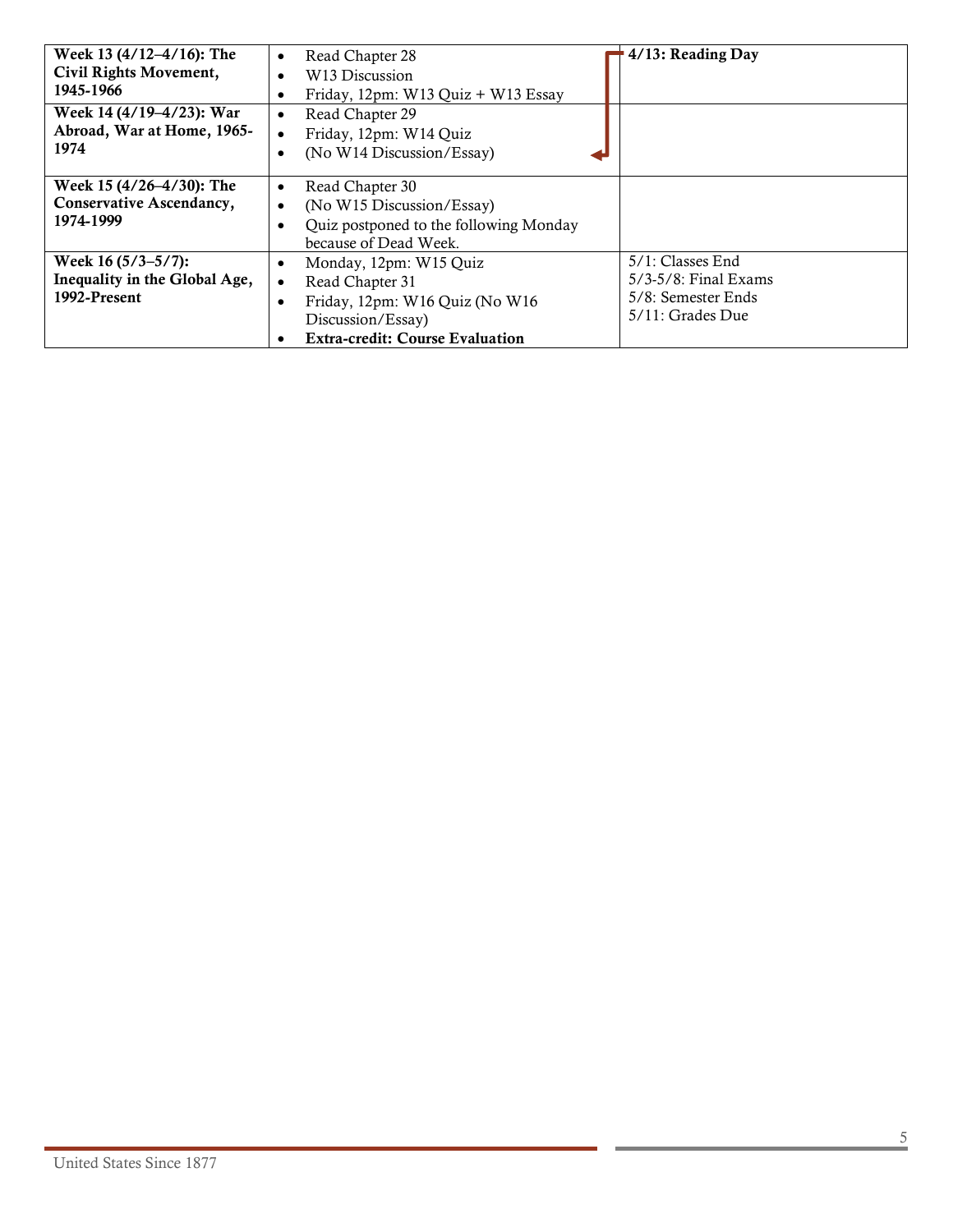# ACADEMIC DISHONESTY

Cheating, plagiarism, and other dishonest practices will be punished as harshly as Purdue University policies allow.

In accordance with Purdue's statement on academic dishonesty, we will report these following activities (starting with the first offense) as academic dishonesty to the Office of the Dean of Students:

- discussing or sharing any part of the quiz with a classmate before the deadline.
- having someone take your quiz on your behalf or taking the quiz under someone else's name.
- having someone else writing your assignment or writing someone else's assignment.
- plagiarizing the assigned readings without proper acknowledgment (with citations)

For the sake of this course, the following will not be considered to be dishonest:

- $\Box$  using your own notes or the e-book during a quiz.
- discussing concepts and ideas you might include in a writing assignment.
- using facts and ideas from a third party (publication, website, etc) as long as it is properly attributed to the third party in your citations and footnotes.

# **PLAGIARISM**

Plagiarism refers to the reproduction of another's words or ideas without proper attribution in your writing assignments (Discussion posts). Plagiarism and other forms of academic dishonesty are serious offenses, and will be treated as such in this class. You are expected to produce your own work and to accurately cite all materials you have used.

In particular, these actions will be considered to be plagiarism:

- using words and phrases from the textbook/reading material without quotation marks and a page reference after the quote.
- using ideas, concepts, or definitions from the textbook without a page reference at the end of the sentence.
- paraphrasing too close to the original text (even with a reference)
- using words or ideas from another source without proper references in a footnote.

## EXAMPLES OF PLAGIARISM

#### Case # 1: "Blatant Plagiarism"

Student's text: The South was financially devastated by the Civil War.

Textbook: "Physically and financially devastated by the Civil War, the South remains economically stagnant, its per capita wealth only 27 percent of that of the northeastern states." (*Out of Many*, p. 440)

Why is this plagiarism? The student did not acknowledge that s/he borrowed the phrasing "financially devastated by the Civil War" from John Faragher, the author of the textbook. By omitting the in-text citation, the student implicitly suggested that the phrasing was their own. In addition, the student misrepresented Faragher's statement by oversimplifying it. Misrepresenting

# Repercussions for Academic Dishonesty:

See list of offenses on the left.

# Repercussions for Plagiarism:

 $1<sup>st</sup>$  offense = 0 on the assignment for the following cases:

- Quoted from the textbook or from another source without quotation marks or page numbers
- Paraphrased the textbook or another source without proper references in a footnote
- Provided an incomplete citation that made it impossible for the reader to track down the source
- $2<sup>nd</sup>$  offense = 0 on the assignment + report to the Dean of Students.
	- ◼ Quoted from the textbook or from another source without quotation marks or page numbers
	- Paraphrased the textbook or another source without proper references in a footnote
	- Provided an incomplete citation that made it impossible for the reader to track down the source

Citation Style for History:

#### Chicago Manual of Style

[http://www.chicagomanualofstyle.org/](http://www.chicagomanualofstyle.org/home.html) [home.html](http://www.chicagomanualofstyle.org/home.html)